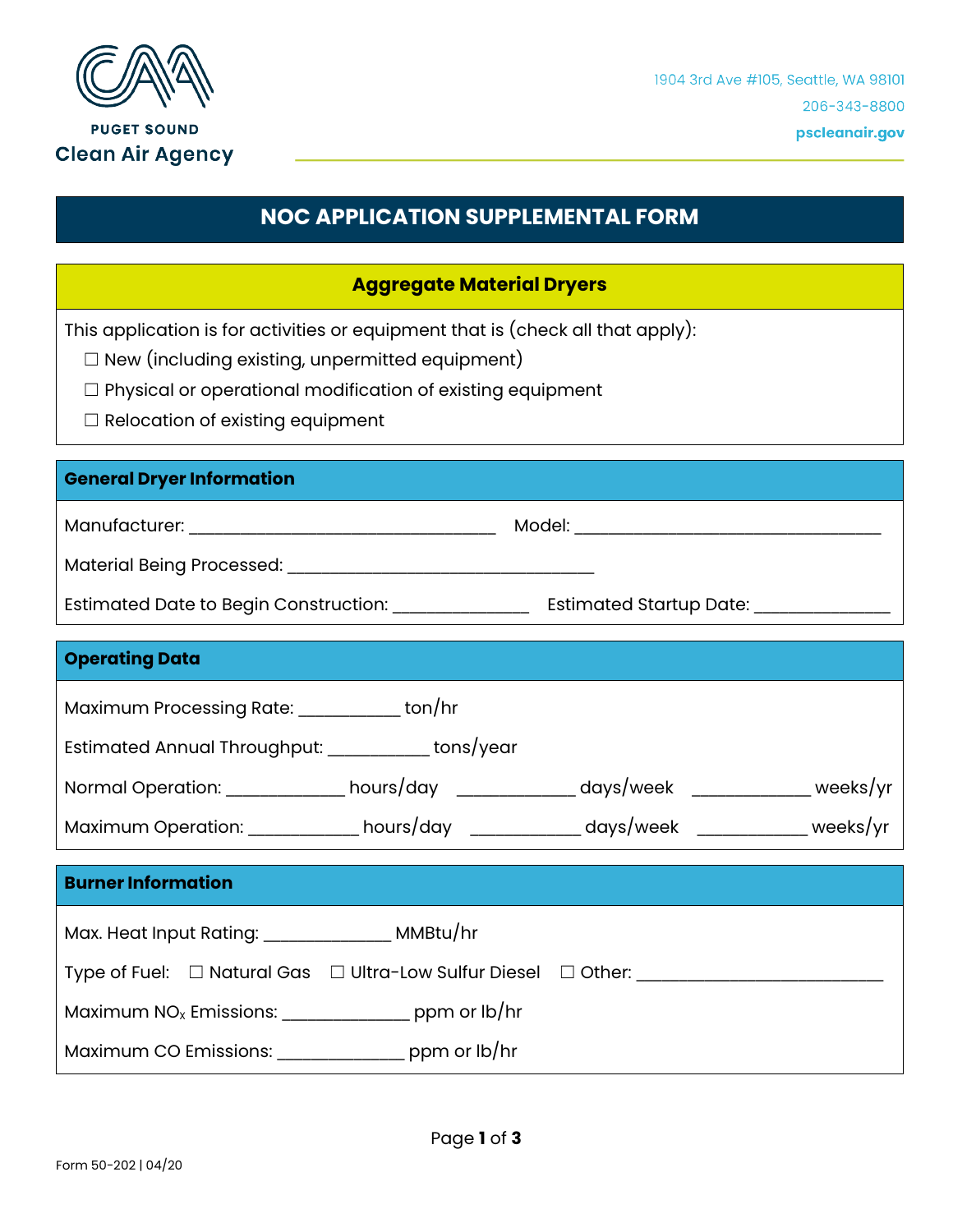| <b>Emission Controls</b>                                                        |        |  |
|---------------------------------------------------------------------------------|--------|--|
| Check all that apply and attach applicable Agency specific control device forms |        |  |
| Low $NOx$ Burner                                                                |        |  |
| <b>Baghouse</b>                                                                 |        |  |
| Wet Scrubber                                                                    |        |  |
| Other, describe:                                                                |        |  |
| Control Device Manufacturer(s):                                                 | Model: |  |

| <b>Stack Parameters</b>                     | <b>Building Dimensions of Project Location</b> |
|---------------------------------------------|------------------------------------------------|
| Stack diameter: inches                      |                                                |
| Stack height above ground: ___________ feet | Building Width _____________ ft                |
| Exhaust Flow Rate: exhaust Flow Rate:       | Building Length _____________ ft               |
|                                             |                                                |
| Vertical and Unobstructed Exhaust?          |                                                |
| ⊿Yes □No                                    |                                                |

| <b>Associated Conveyors</b> |                             |                                                                   |  |  |
|-----------------------------|-----------------------------|-------------------------------------------------------------------|--|--|
| <b>Conveyor Description</b> | Max. Throughput<br>(ton/hr) | <b>Measures Used to Control Fugitive Dust</b><br><b>Emissions</b> |  |  |
|                             |                             |                                                                   |  |  |
|                             |                             |                                                                   |  |  |
|                             |                             |                                                                   |  |  |

| <b>Associated Hoppers</b> |                             |                                                                   |  |  |
|---------------------------|-----------------------------|-------------------------------------------------------------------|--|--|
| <b>Hopper Description</b> | Max. Throughput<br>(ton/hr) | <b>Measures Used to Control Fugitive Dust</b><br><b>Emissions</b> |  |  |
|                           |                             |                                                                   |  |  |
|                           |                             |                                                                   |  |  |
|                           |                             |                                                                   |  |  |